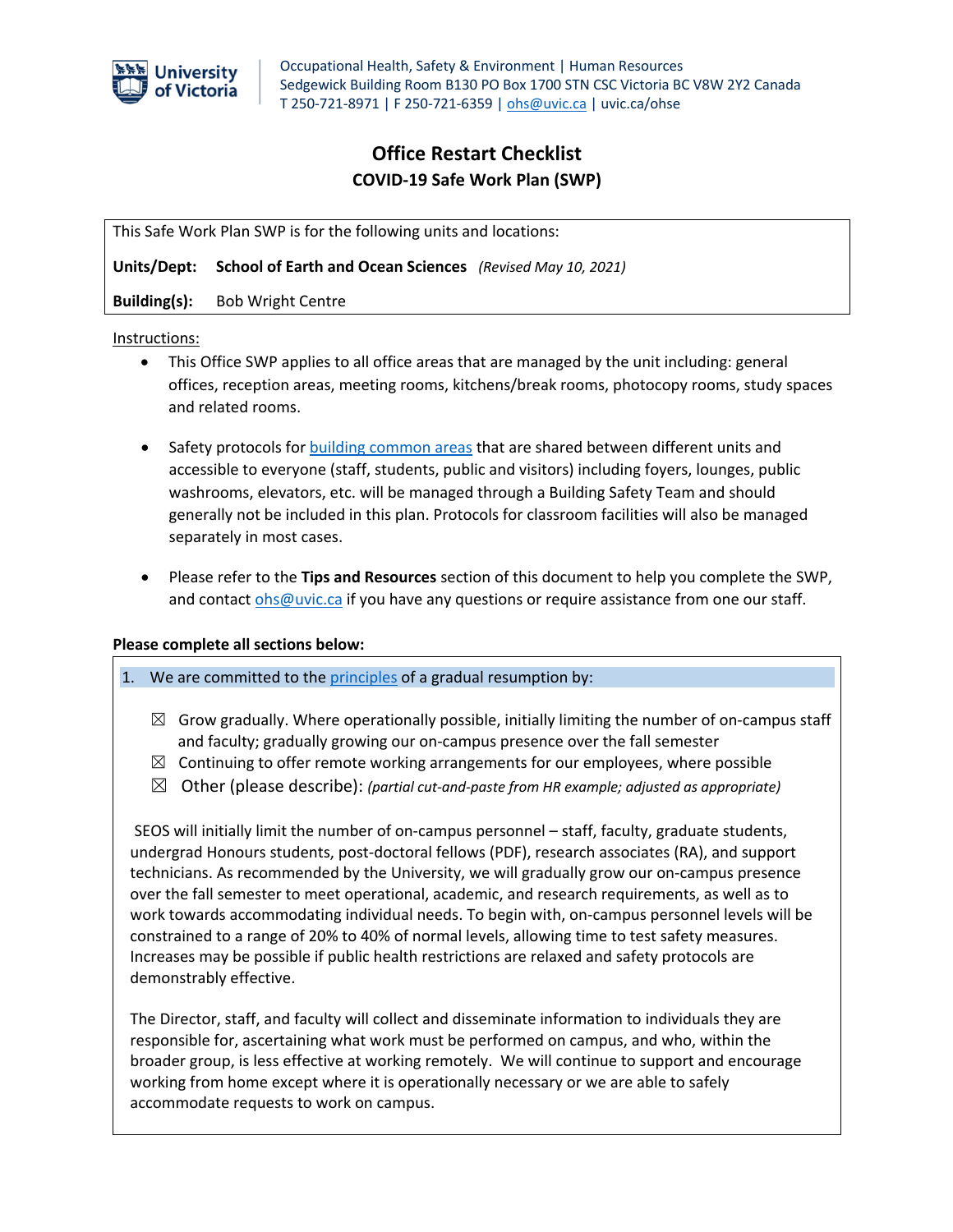**Revised, May 2021:** To include room A303 (safe workstation seating for two undergrad honours/research students), and adjusted description for A302 and A402. Other minor revisions made, red text.

We will continue to encourage the use of technology to support activities that do not require inperson meetings or service support.

2. Most rooms/areas will require an occupancy limit (excluding personal staff/faculty offices) with signage posted on the door. Please list all areas below, and contact FMGT or OHSE if you require the floor area of a space to determine the maximum occupancy, which is based on approximately 5 square meters of unencumbered space per person.

| <b>Building</b> | Room#      | <b>Description</b>                                                                                                             | <b>Total floor</b><br>area $(m2)$ | <b>Maximum</b><br><b>Occupancy</b> |
|-----------------|------------|--------------------------------------------------------------------------------------------------------------------------------|-----------------------------------|------------------------------------|
| <b>BWC</b>      | $\# \# \#$ | Faculty, Staff and RA/PDF offices,<br>$1st$ , $3rd$ , and $4th$ floors                                                         | 10.5                              | $\mathbf{1}$                       |
| <b>BWC</b>      | A302       | Meeting/seminar room (currently<br>being used for Clean Room<br>equipment storage during renos,<br>Apr-Aug 2021)               | 48.2                              | 6                                  |
| <b>BWC</b>      | A303       | <b>GASEOS UG Study Room</b>                                                                                                    | 22.74                             | $\overline{2}$                     |
| <b>BWC</b>      | A304       | Grad student workstations/space                                                                                                | 41                                | 4                                  |
| <b>BWC</b>      | A306       | Grad student workstations/space                                                                                                | 156.9                             | 8                                  |
| <b>BWC</b>      | B310       | Grad student workstations/space                                                                                                | 103.5                             | 9                                  |
| <b>BWC</b>      | B313/B311a | Grad student workstations/space                                                                                                | 183.5                             | 12                                 |
| <b>BWC</b>      | A319       | Meeting room                                                                                                                   | 45.8                              | 6                                  |
| <b>BWC</b>      | A337       | Photocopy alcove, 3rd floor                                                                                                    | 7.4                               | $\mathbf{1}$                       |
| <b>BWC</b>      | A402       | Commons/reading room (currently<br>being used for Clean Room HEPA<br>filter reno staging, Apr-Aug 2021;<br>closed previously.) | 68.5                              | 6                                  |
| <b>BWC</b>      | A402a      | Kitchen                                                                                                                        | 21.3                              | 1                                  |
| <b>BWC</b>      | A405       | <b>General Office</b>                                                                                                          | 64.1                              | 3                                  |
| <b>BWC</b>      | A406       | Mail room                                                                                                                      | 9.0                               | $\mathbf{1}$                       |
| <b>BWC</b>      | B414       | Grad student workstations/space                                                                                                | 143.1                             | 9                                  |
| <b>BWC</b>      | A440       | Meeting room                                                                                                                   | 29.0                              | $\overline{4}$                     |
| <b>BWC</b>      | A443       | Photocopy alcove, 4 <sup>th</sup> floor (also,<br>site of Grad/PDF/RA mail boxes)                                              | 6.85                              | $\mathbf{1}$                       |
| <b>BWC</b>      | A220       | <b>SEOS Server Room</b>                                                                                                        | 39.2                              | $\overline{2}$                     |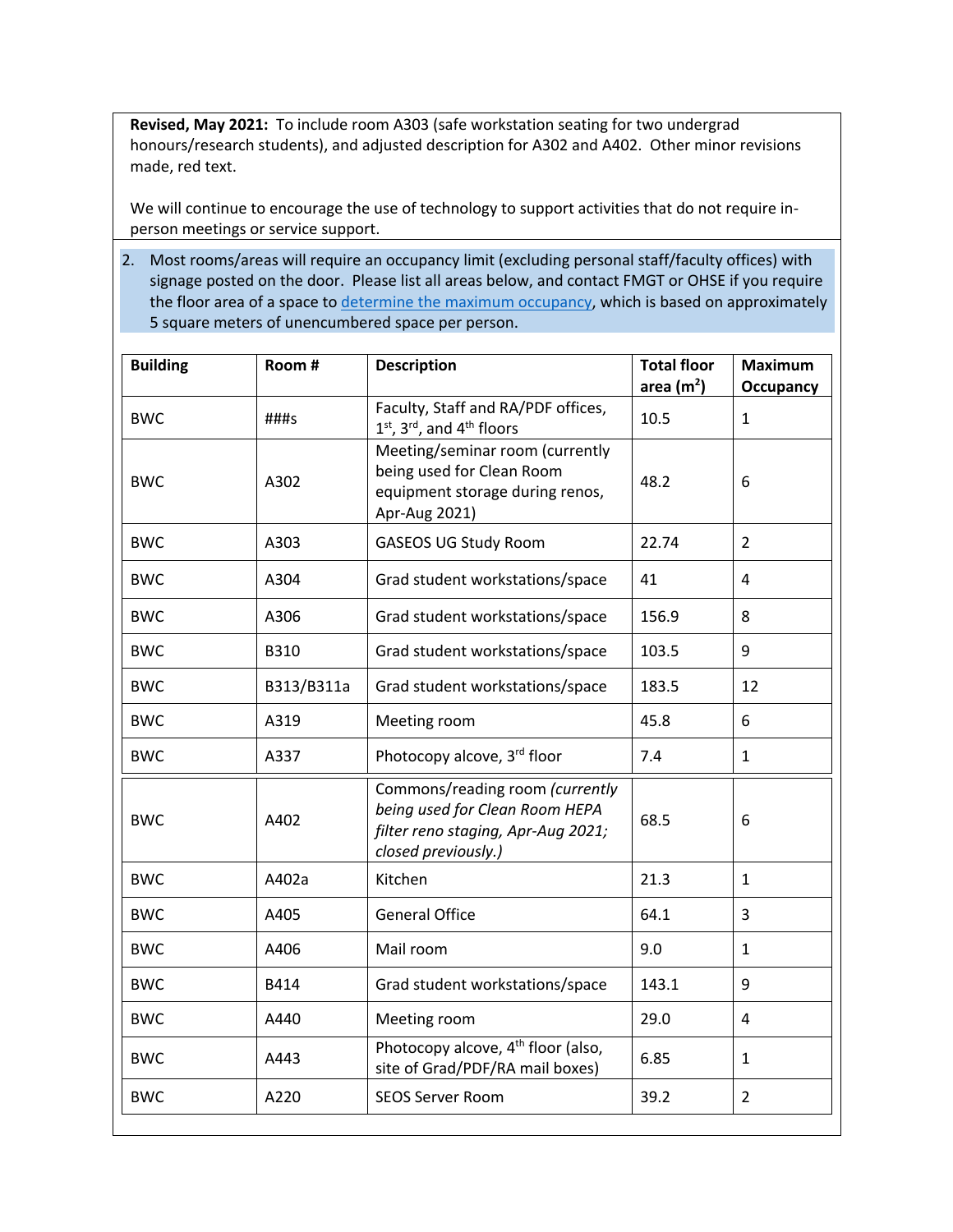Comments: We will continue to encourage the use of technology and virtual meetings, but with faceto-face grad student courses and supervision, the meetings rooms (A302, A319, A440) have been assessed, signed and configured for small in-person groups. These rooms will be kept locked as a normal practice; usage will require confirmation of maximum occupancy and contact information for the in-charge individual, as well as a list of participants. Approved/safe placements have been marked on both the tables and the floor to control where individuals sit. COVID-19 signage stating maximum occupancy has been posted on each entry.

The SEOS Commons/Reading Room (A402) will remain closed for the time being (soft furniture, lunch tables) but the Kitchen (A402a) will be available for hand-washing (no food preparation or dish washing) and water refills (sink tap and plumbed hot water tap), as stated in our **SEOS COVID-19** Policy on Non-lab Shared Spaces (revised September 1, 2020). Cabinets containing dishes and utensils and all previously shared appliances, including fridges and microwaves have been taped off and clearly signed as not available for use. Sanitizing spray will be available to clean frequently touched surfaces such as taps and soap dispensers. PHO Addendum dated 20210429 circulated to all SEOS personnel and students (20210510).

For our graduate student workstation rooms (A304, A306, B310, B311a/313, B414), we have conducted a survey of current and incoming students to identify those who claim that they cannot work effectively remotely. Access will be granted to those students; if demand increases, an online scheduling/shift system will be implemented to ensure access remains below 40%. We have developed room layouts and will reassign/designate "safe" workstation areas to ensure physical distancing (> 2 metres), including workstation separation and traffic flow. Current grad-student workstation requests fall within the recommended 20-40% range. We are developing a booking/signin system whereby students must pre-book a safe workstation in their designated room. This will allow us to monitor/control access and to follow up with contact tracing, if necessary.

Faculty and staff offices normally have a maximum occupancy of one person. Signage stating this has been posted on every office door. For currently shared RA and PDF offices, if both occupants express the desire to work on-campus, we will either find alternative accommodation over the short-term or implement an online scheduling system similar to that used by the graduate students to limit access at a given time to a single occupant.

The two photocopy alcoves (A337, A443) are like small offices without doors and the copiers are placed at the end wall away from the corridor access so physical distancing is possible. Mailboxes for grad students and research/affiliates are on one wall but because of the space design (L-shaped), visibility is good and access is not considered an issue. The Faculty Mail Room has a direct access (locking) door from the corridor and faculty will be asked to use door rather than pass through the General Office. The door can be left open while someone is in the space so that anyone wanting access will know to wait at a safe distance for their turn. Sanitizing spray and towels will be available for before/after cleaning by users. Shared items such as pens and clips have been removed.

The General Office (A405) is large enough to accommodate both administrative staff members but initially the plan (and desire of staff) is to rotate, taking turns to work on campus and remotely, so normally/initially only one individual will be in the office at a time. Shelving has been shifted to limit office access, creating an area adjacent to the entrance for campus mail boxes and other frequently accessed services, including hand sanitizer. Plexiglass has been installed at existing workstations to further separate office staff from each other, as well as colleagues and other visitors in the office. Details on how visitors will be managed is addressed later in this document.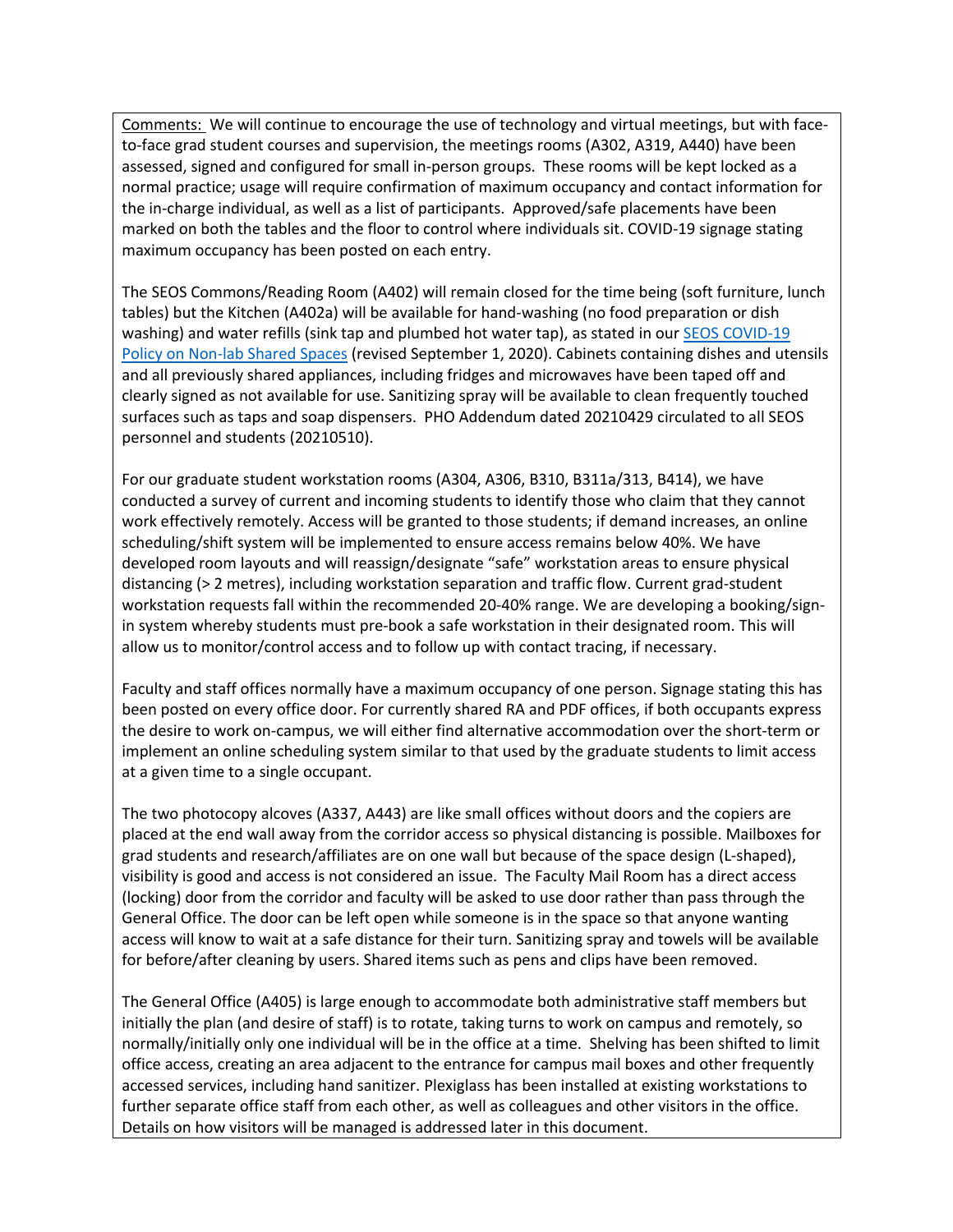A copy of the School's COVID-19 Policy on Non-lab Shared Spaces has been circulated to all SEOS personnel as access to these areas is expected to increase.

## 3. We have assessed the COVID-19 related risks in the work area and are implementing the following measures to limit interactions & promote physical distancing:

| $\boxtimes$ Revise work schedules                       | $\boxtimes$ Use tape/floor markings/directional signs     |
|---------------------------------------------------------|-----------------------------------------------------------|
| $\boxtimes$ Reorganize tasks                            | $\boxtimes$ Minimize sharing of equipment/workstations    |
| $\boxtimes$ Rearrange workstations or office furniture  | $\boxtimes$ Remove all non-essential items from office    |
| $\boxtimes$ Minimize in-person meetings                 | $\boxtimes$ No sharing of food or drink (potluck/buffets) |
| $\boxtimes$ Limit or prohibit visitors inside office(s) | $\boxtimes$ Posting signage (physical distancing, etc.)   |

Comments: We will not adjust furnishings significantly at this time, but may shift some dividers to increase division of space, especially in the larger grad student workstation areas. We will adjust occupancy as/when required, monitored through an online check-in system. We have had our corridors and stairwells all designated (and signed) as one-way or two-way, as appropriate (reviewed with Robert Johns, Manager, Emergency Planning). We do not have storage areas to hold displaced furniture, but have stacked chairs in the meeting rooms and will mark clearly as "not for use". We will rope off or sign furniture that is not to be used, and will mark "safe" workstation and meeting room placements with tape.

#### 4. Barriers and Partitions

In addition to other controls, we have determined that a **barrier/partition** is required in some areas?  $\square$  NO  $\boxtimes$  YES

If yes, please note which areas and contact FMGT to arrange for purchase/installation: A405 (General Office).

Other Comments: Access to the General Office will be limited to one guest at a time; we will encourage, as much as possible, SEOS personnel to arrange ahead to confirm availability and minimize traffic. Overflow will be asked to return to the central foyer area and wait until called. We will tape off areas, but for personal comfort we will erect plexiglass divider/counter extensions at the secretarial workstations to create a protective barrier (one station is just to the left of the door as you enter). Faculty will be asked to access the mailroom through the separate corridor door, rather than through the General Office.

In the graduate student rooms, should demand for access increase, there are a few workstations that are closer to the traffic corridor which might be usable. For these we will seek advice and, depending on occupancy, may request additional barriers for the workstations directly impacted. Most grad student workstations are well away from traffic flow areas, but in a few cases, an additional divider or barrier will be installed/relocated. There is one on-going renovation project impacting on a narrow corridor of one graduate room (B313); a meeting was scheduled with the Project Planner and Architect in late August to discuss the schedule and any required adjustments to workstation access during the project so that designated 'safe' workstations can be relabelled, as appropriate.

5. Masks and PPE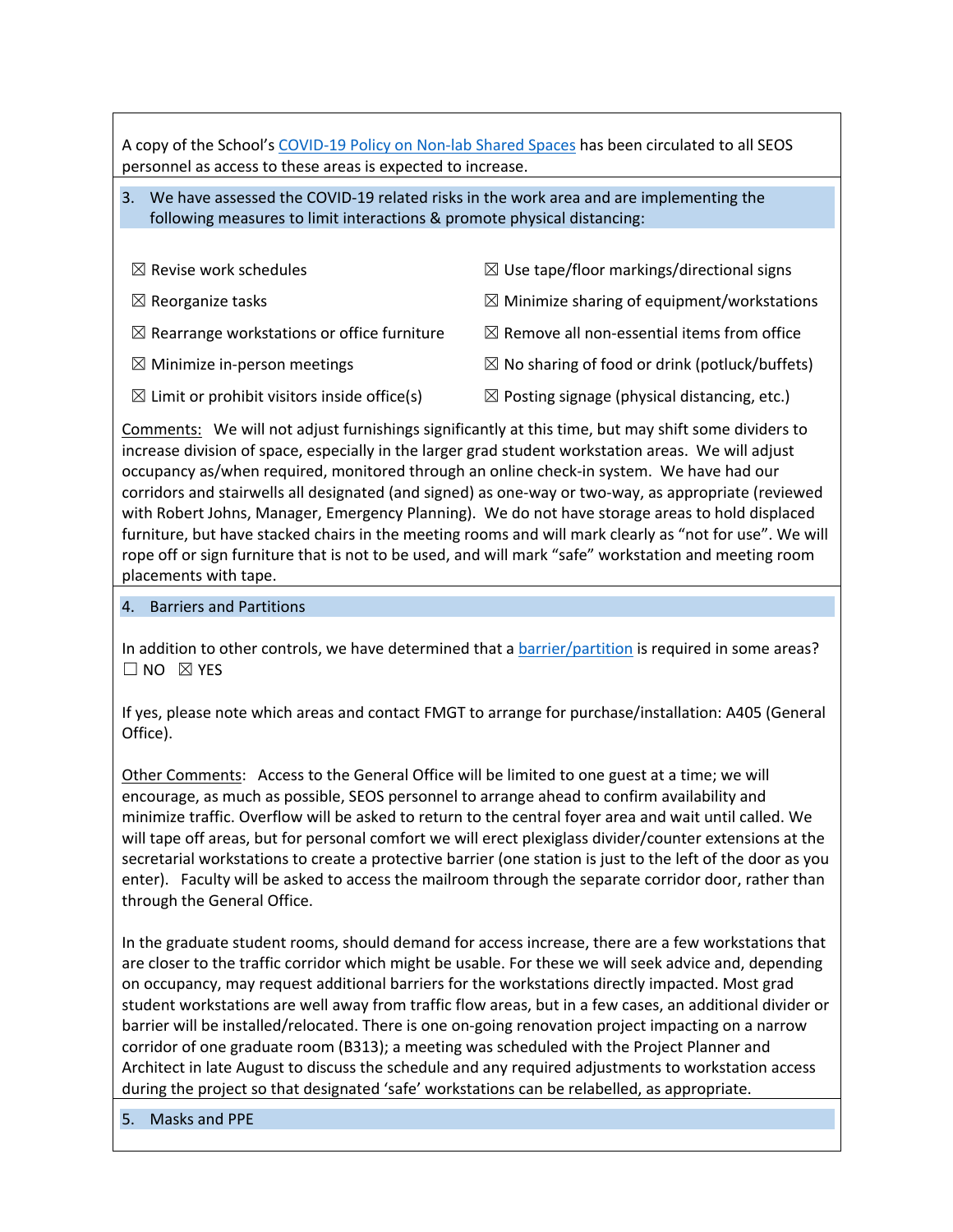In addition to other controls, we have determined that the following is required for some tasks?

| Non-medical masks $\Box$ NO $\boxtimes$ YES |                           |
|---------------------------------------------|---------------------------|
| Gloves                                      | $\Box$ NO $\boxtimes$ YES |

If yes, briefly describe those tasks/situations where these supplies will be used:

Gloves will be used for tasks related to cleaning and (re)filling hand sanitizing dispensers and disinfecting spray bottles; cutting paper wipes for copiers, and sanitizing various general use areas, depending on the preference and sensitivities of the individuals performing these tasks.

Other Comments: Visitors will be limited as much as possible. All SEOS personnel and visitors to the School must wear a "face covering" at all times when outside of personal workstation/office areas or moving through the building corridors, stairwells, etc.). Individuals will be asked to wait in the central foyer for admission if someone is already in a faculty office, the General Office, or a particular meeting room until they are given the go-ahead to approach/enter. Signage will be posted as appropriate. As per Province of BC Ministerial Order M012, "face covering" means either of the following that covers the nose and mouth of a person: (a) a medical or non-medical mask; (b) a tightly woven fabric. SEOS recommends that individuals stay up-to-date on current mask-style recommendations and wear medical or non-medical masks consisting of three 'plus' layers.

#### 6. Cleaning and Hygiene

 $\boxtimes$  We have identified high-touch surfaces in our office and mail/copier areas to be disinfected at least twice per day

 $\boxtimes$  We have the necessary supplies (e.g. wipes/sprays) from our own supply or the Bookstore

 $\boxtimes$  Our employees are aware of the handwashing and hygiene etiquette requirements

 $\boxtimes$  We have office hand sanitizer available for staff/visitors from our own supply or the Bookstore

Comments: We plan to create a sanitizing station in each graduate and meeting room, in the kitchen, and at each photocopier. General-access sinks in graduate rooms and other areas will be signed, "for hand washing and water refills only". **We have requested (and it is our hope) that FMGT and OHSE install hand sanitizing stations on every floor at the elevators/stairwells.** Washrooms are limited access and in order to reduce congestion and minimize waits, having hand-sanitizing units available at strategic points as you move through the building (elevators, stairwells) will better ensure good hygiene practices, especially given the number of doors/buttons that are touched traversing between floors. Signs will be posted in shared areas (kitchen, foyer), meeting rooms, and at the copier/printer and mail areas detailing the required sanitization before and after each use. We have consulted with FMGT Custodial to determine what else SEOS personnel need to be responsible for. SEOS General Office personnel will take responsibility for sanitizing returned keys and other small items, as well as wiping down the printer/copier touch pads, the faculty mailroom counter, door handles, and light switches (used multiple times each day for access). Meeting room and grad room sanitization will be the responsibility of the individuals using the space (beyond the support provided by FMGT Custodial); **SEOS will place a plastic bin containing spray bottle with disinfectant, paper towels, hand sanitizer, and instructional signage in each of these rooms/areas.**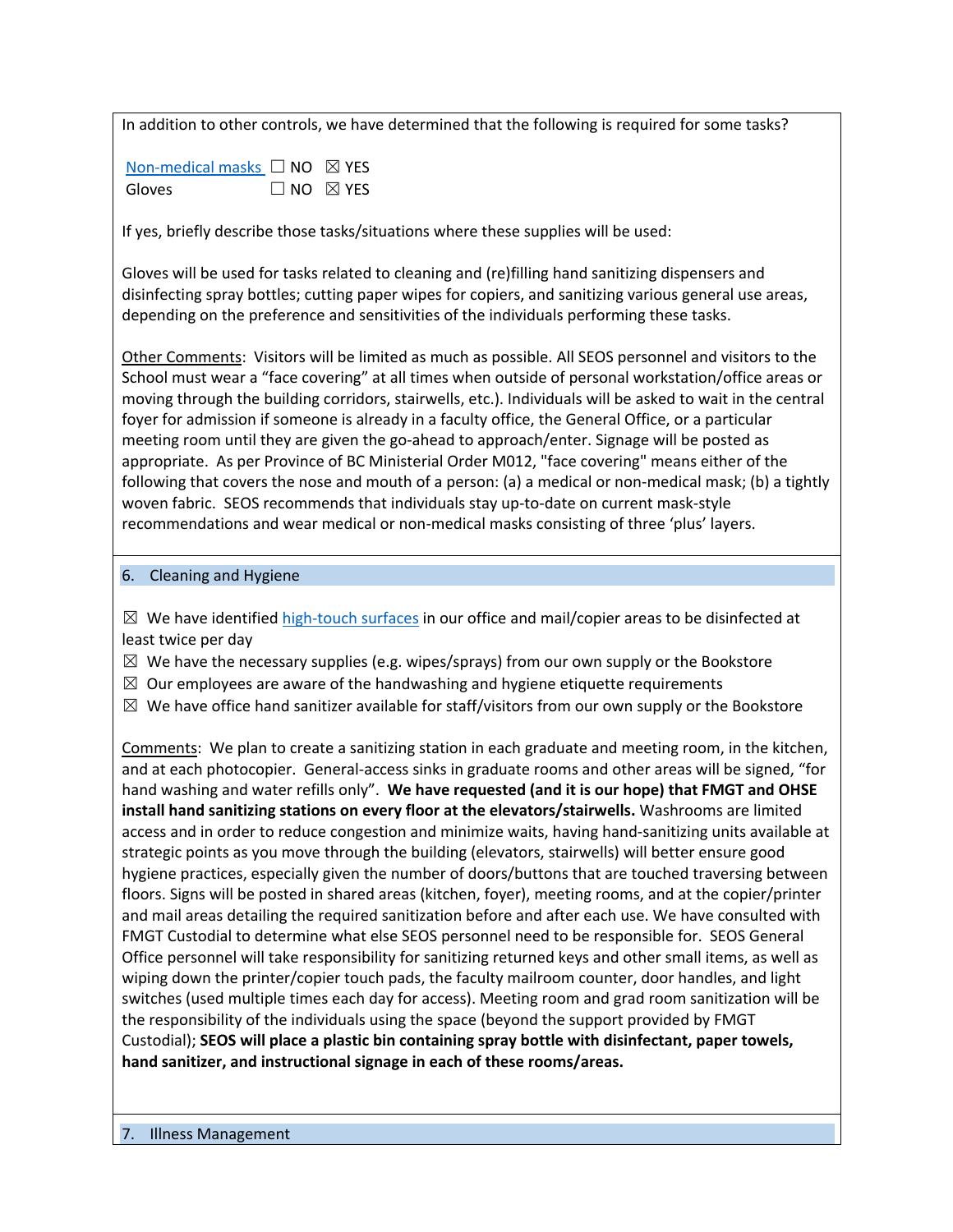| $\boxtimes$ Our employees are aware of the sick policy; including to stay home if sick or displaying symptoms<br>Our employees know to self-assess daily for COVID-19 symptoms before coming to campus<br>$\boxtimes$                                   |  |  |  |  |
|---------------------------------------------------------------------------------------------------------------------------------------------------------------------------------------------------------------------------------------------------------|--|--|--|--|
| 8.<br><b>Communication and Training</b>                                                                                                                                                                                                                 |  |  |  |  |
| $\boxtimes$ Our employees have been trained on this Office plan, and have completed the online COVID-19<br>Safety Plan - Awareness and Training course.                                                                                                 |  |  |  |  |
| $\boxtimes$ Our employees know to contact their supervisor, joint local safety committee or union<br>representative if they have any concerns about their safety. Concerns may also be documented on<br>the department incident and hazard report form. |  |  |  |  |
| $\boxtimes$ It is the responsibility of the supervisor to monitor compliance with this SWP and address any<br>concerns that are raised by their employees in a timely manner.                                                                           |  |  |  |  |
| $\boxtimes$ Any required signs, markings and equipment have been posted, ordered or installed in our office;<br>including posting occupancy limits, health advisories (main entrance) and physical distancing signage.                                  |  |  |  |  |
| 9.<br><b>Review and Consultation</b>                                                                                                                                                                                                                    |  |  |  |  |
| We have consulted with our employees in completing this Office safe work plan<br>$\boxtimes$                                                                                                                                                            |  |  |  |  |
| This plan has been reviewed by OHSE and our joint local safety committee<br>$\boxtimes$<br>Our employees have reviewed the safe work plan and a hard-copy is posted at our office<br>⊠                                                                  |  |  |  |  |
| $\boxtimes$ This plan will be reviewed periodically to ensure the safety measures are effective                                                                                                                                                         |  |  |  |  |
| 10. Approval – this office safe work plan is approved by the unit leader(s):                                                                                                                                                                            |  |  |  |  |
| Name: Stan DOSSO<br>Position: Director, SEOS<br>Date: September 04, 2020<br><b>REVISED: May 05, 2021</b>                                                                                                                                                |  |  |  |  |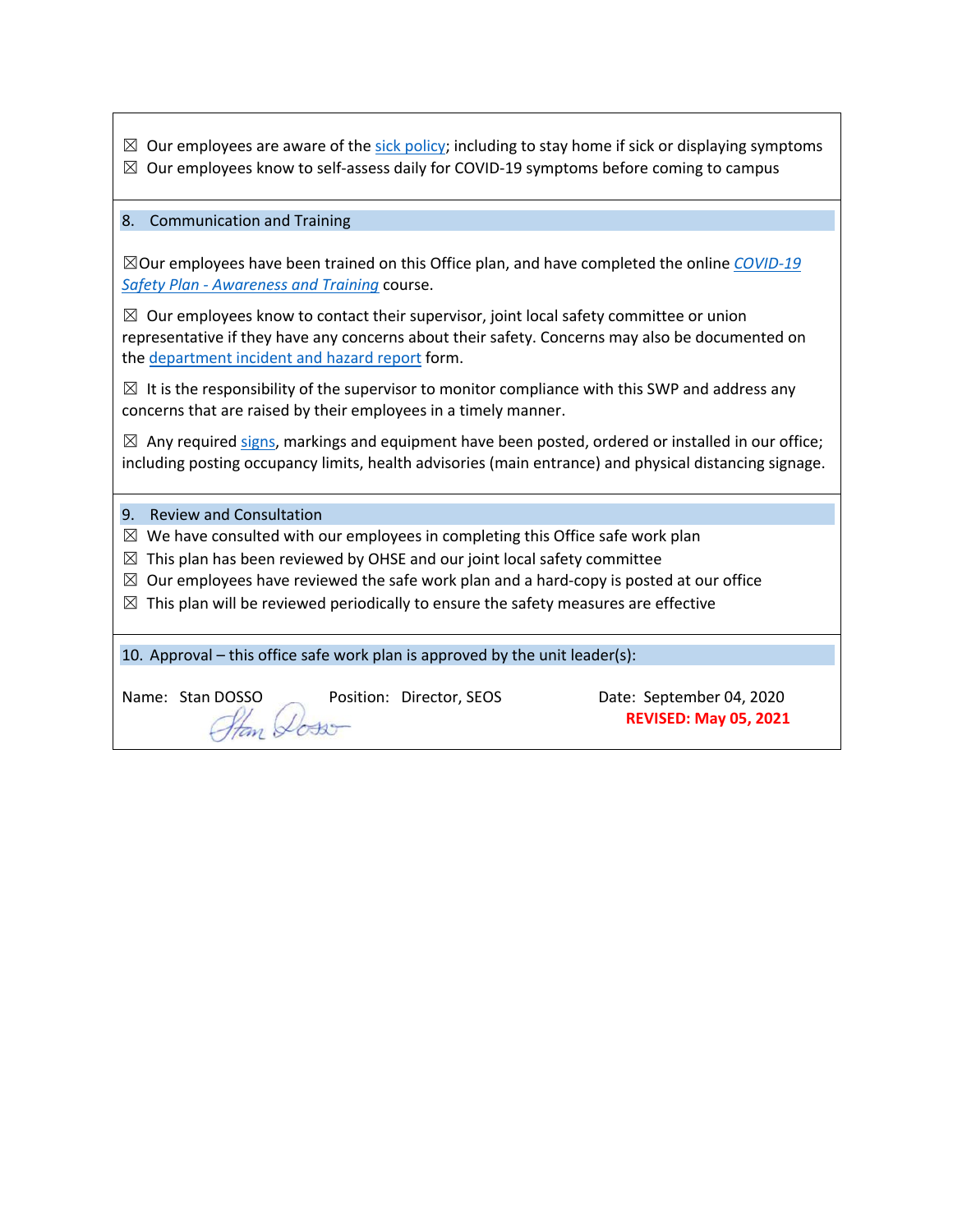## **TIPS AND RESOURCES**

In choosing the right combination of safety measures for your office, always start with those that offer the highest level of protection for your staff, in the following order:

- a. Grow gradually and continue to work remotely where possible
- b. Minimize the number of staff in the workplace by setting occupancy limits
- c. Focus on physical distancing measures (e.g. schedules, rearrange furniture, tape, etc.)
- d. Consider barriers only in specific circumstances, and in addition to other measures
- e. Consider masks as a last option only, and know the limitations of wearing a mask

#### **1. How to set an occupancy maximum for a room/area?**

a. Please refer to this document which provides a sample method

### **2. When to use barriers?**

- a. Barriers should only be used for tasks/areas when employees will frequently be within 2 meters of co-workers, clients, customers or others for longer than brief interactions
- b. For office areas this may include busy client-facing counters, or open workstations where employees are in very close proximity and other safety measures won't work
- c. Contact FMGT to make a FMIS request for purchase/installation of a barrier, if required.

### **3. Masks/Gloves**

- a. Non-medical masks or gloves are not a requirement for most work areas to prevent the spread of COVID-19, and wearing one is typically a matter of personal choice
- b. Wear a non-medical mask (cloth mask or homemade face covering) only when physical distancing is not possible, and after you have considered other safety measures first

#### **4. Cleaning**

- a. High-touch items (e.g. photocopiers) should be wiped-down regularly by the unit
- b. Coordinate with FMGT to confirm what areas in the office will be cleaned by custodians

## **5. How do we get COVID safety supplies?**

a. Units may purchase portable hand sanitizer, disinfectant wipes, disposable gloves and non-medical masks from the **Bookstore**, or through their own supply

## **6. Where do we get signage and tape markings?**

- a. OHSE will have a website of all COVID signage/products hosted through Printing Services
- b. Until that site is available, please contact ohs@uvic.ca to arrange for signage delivery
- c. Signage orders and related products will be paid for centrally
- d. Units may post own signage, or request installation from Printing Services (for a fee)

#### **7. COVID-related costs**

a. Units may apply for reimbursement of incremental costs incurred as a direct result of COVID planning or response. Please review the instructions on the Budget website.

#### **8. Where can we get help with our Office safe work plan?**

a. Contact ohs@uvic.ca and we will assign a Consultant to assist you.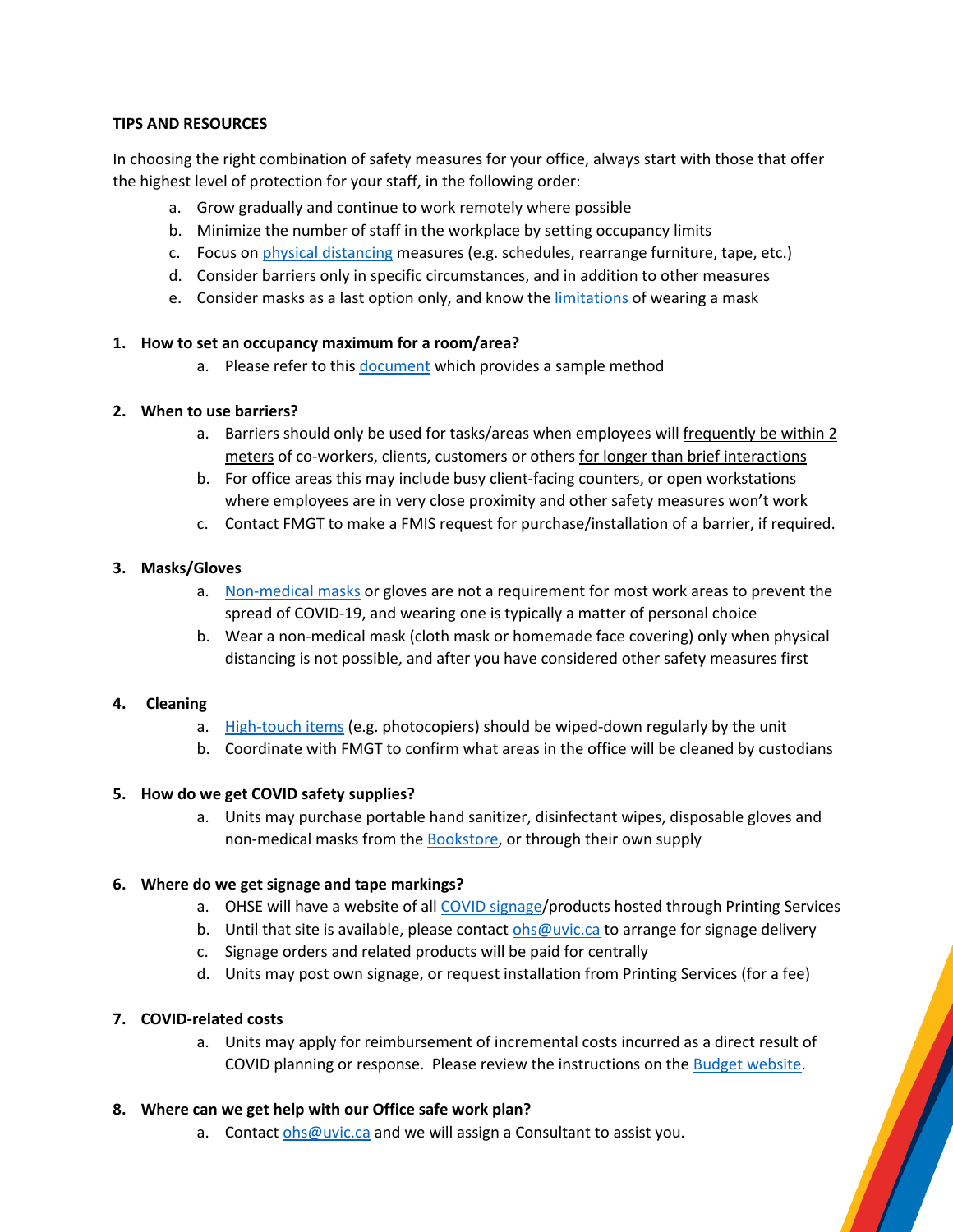# **COVID-19 Safe Work Plan (SWP) - Addendum**

The following is a summary of the relevant changes affecting most campus SWPs in response to the updated Workplace [and Post-Secondary Institution Safety](https://www2.gov.bc.ca/assets/gov/health/about-bc-s-health-care-system/office-of-the-provincial-health-officer/covid-19/covid-19-pho-order-workplace-safety.pdf) Order. The information below replaces the previous Addendum of Feb 8, 2021, which addressed the [PHO province-wide restrictions,](https://www2.gov.bc.ca/gov/content/safety/emergency-preparedness-response-recovery/covid-19-provincial-support/restrictions?utm_campaign=20201118_GCPE_AM_COVID_1_NOTIFICATION_BCGOV_BCGOV_EN_BC__NOTIFICATION&bcgovtm=20201118_GCPE_AM_COVID_1_NOTIFICATION_BCGOV_BCGOV_EN_BC__NOTIFICATION) and will ensure campus SWPs are reviewed and updated in accordance with WorkSafeBC.

OHSE will update this document to reflect any new information that may be provided by the PHO, as the provincial situation is constantly evolving. This Addendum is current as of **April 27, 2021** and remains in effect until further notice.

The key changes from the previous update are highlighted.

### **Instructions for units, supervisors, researchers and instructors:**

- 1. Attach this Addendum to your existing SWP, share it with everyone on your team and re-post a hardcopy in your work or learning area. Please do not upload this document to your online SWP
- 2. Also, take this opportunity to review your SWP to ensure it is up-to-date with any other safety protocols that may be unique to your area. If you need to make revisions, follow the process for [SWP amendments](https://www.uvic.ca/ohse/covid-19/safeworkplans/index.php) and contact your [assigned OHSE Consultant](https://www.uvic.ca/ohse/assets/docs/covid19/ohse_contacts.pdf) for support or if any questions.
- 3. If your plan does not require any changes beyond the information in this Addendum, you do not need to amend your plan other than to follow the directions in Step 1, above.

## **1. Daily Health Checks**

Supervisors should remind their teams to continue to conduct daily self-assessments for [symptoms of](http://www.bccdc.ca/health-info/diseases-conditions/covid-19/about-covid-19/symptoms)  [COVID-19,](http://www.bccdc.ca/health-info/diseases-conditions/covid-19/about-covid-19/symptoms) and are required to implement a process to confirm and record that every employee completes a health check daily before entering the workplace. Visit the [OHSE website](https://www.uvic.ca/ohse/covid-19/sickpolicy/index.php) for guidance.

Individuals should not come to campus if they have:

- any new or worsening symptoms of COVID-19
- travelled outside of Canada within the last 14 days
- been identified by Public Health as a close contact of someone with COVID-19
- been told to self-isolate by Public Health

## **2. Masks**

As outlined in the [EPA mask mandate order,](https://www.bclaws.gov.bc.ca/civix/document/id/mo/mo/m0012_2021?bcgovtm=20201118_GCPE_AM_COVID_1_NOTIFICATION_BCGOV_BCGOV_EN_BC__NOTIFICATION) and the [Workplace and Post-Secondary Institution Safety](https://www2.gov.bc.ca/assets/gov/health/about-bc-s-health-care-system/office-of-the-provincial-health-officer/covid-19/covid-19-pho-order-workplace-safety.pdf)  [order,](https://www2.gov.bc.ca/assets/gov/health/about-bc-s-health-care-system/office-of-the-provincial-health-officer/covid-19/covid-19-pho-order-workplace-safety.pdf) it is a legal requirement to wear [a mask](https://www.uvic.ca/ohse/covid-19/masksppe/index.php) in indoor common areas and classrooms as specified below:

#### **Indoor Common Areas**

- Everyone must wear a mask at all times, including when seated in a designated seat, in indoor common areas.
- [Common areas](https://www.uvic.ca/ohse/covid-19/commonareas/index.php) include: elevators, lobbies, hallways, stairwells, bathrooms, break rooms, kitchens, cafeterias, photocopy rooms, supply rooms, **meeting rooms** and workplace or post-secondary institution fitness facilities